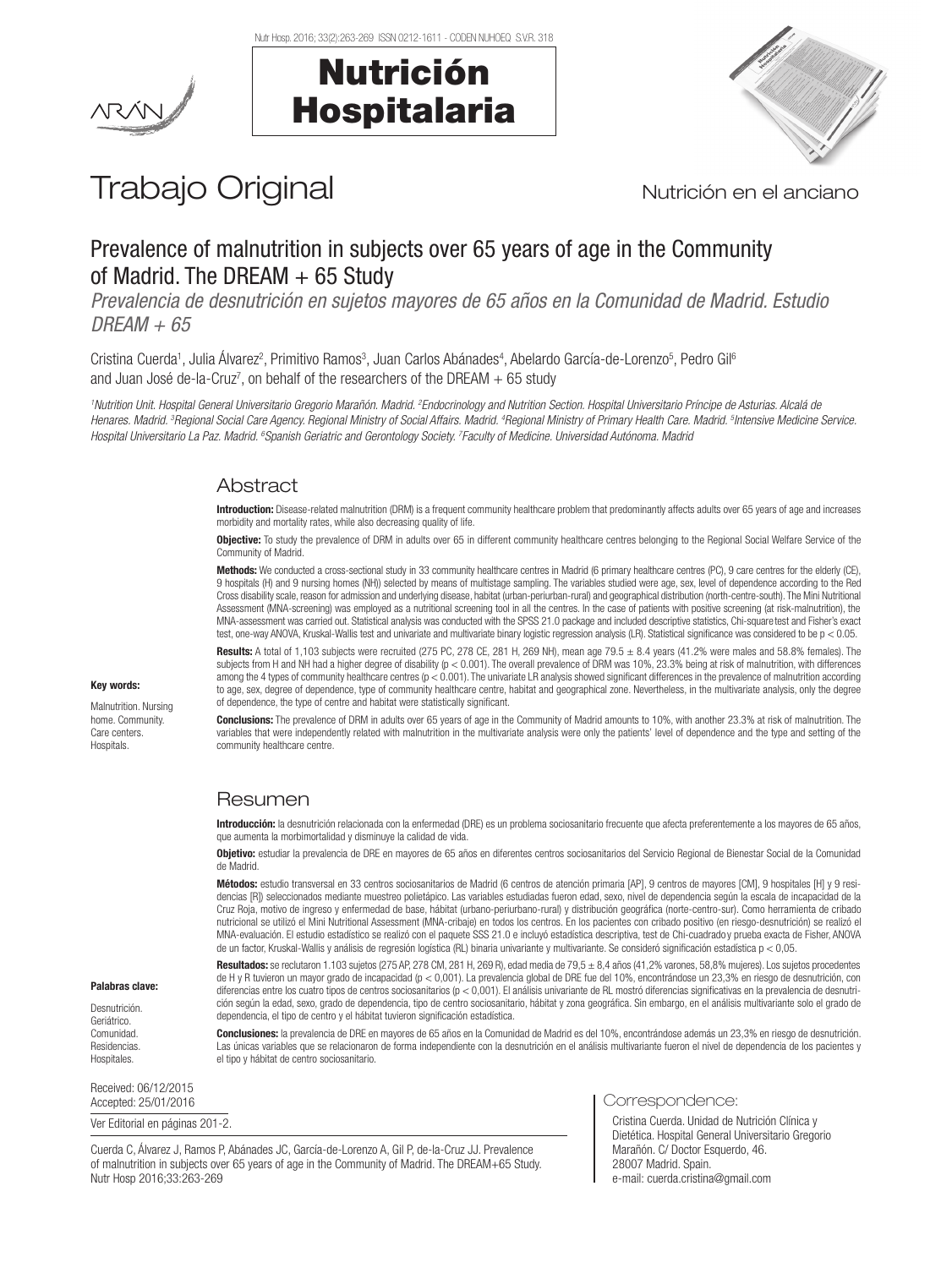# INTRODUCTION AND AIMS

Disease-related malnutrition (DRM) is a frequently occurring community healthcare problem that predominantly affects those over 65 years of age. It has an effect on increasing morbidity and mortality rates; it lowers the quality of life, extends hospital stays and raises the costs of caring for subjects suffering from it (1-6). It is common at all levels of healthcare, from primary to specialised care and in geriatric care centres, and its growing relation with the progressive ageing of the population is considered to be very important. It is a fact that malnutrition is the greatest and most frequent cause of disability in geriatric population living in their own home or at institutions (7-10).

According to the 2014 census conducted by the Institute of Statistics of the Community of Madrid (11), 16.3% of the population of Madrid (1,051,060) is over 65 years of age, almost 3% below the national mean (18.2%). The population forecast made by the Official National Statistics (INE) (12) for the coming years show a considerable increase in this age group of population, with mean national values of 24.9% forecast for 2029 and 38.7% for 2064.

During the course of the ageing process, a number of hormonal and other changes take place in body composition, there is a loss of bone mineral density and of proprioception, a deterioration of the functioning of the senses that, together with factors of a psychosocial and medical nature, as well as the use of polypharmacy, can lead to an inadequate ingestion and contribute to the deterioration of the nutritional status, triggering malnutrition (13).

Recently, data from Nutrition Day obtained in nursing homes have shown that the involuntary weight loss, *i.e.* > 5 kg in one year, or a drop in BMI (Body mass index) < 20 kg/m2 has been related with an increased mortality rate at 6 months (14).

The prevalence of DRM among elderly varies greatly according to the level of healthcare and the type of instrument used to identify it. Several international studies have offered figures between 15%-40% in nursing homes, 5%-8% at home, 45% in patients admitted to hospital medical services and up to 65% in surgical services (2-5,10,14-16).

Early identification of subjects at risk of malnutrition and those who are already undernourished in different healthcare settings, together with their nutritional management, is essential to be able to minimise the deleterious effects of malnutrition and its negative impact on healthcare spending and the sustainability of the system (17-19). The European Society for Clinical Nutrition and Metabolism (ESPEN) recommends the Mini Nutritional Assessment (MNA) as the screening (MNA-screening) and assessment (MNA-assessment) instrument in patients over the age of 65 years (20).

The main aim of our study (*Disease-related malnutrition in the elderly aged over 65 years in Madrid, DREAM + 65*) was to study the prevalence of DRM in this population at different community healthcare centres of the Regional Social Welfare Service of the Community of Madrid. The secondary aim was to study the differences in the risk of malnutrition according to sex, age, level of dependence, habitat and geographical distribution.

#### **METHODS**

# STUDY DESIGN

Cross-sectional, multi-centre study conducted to determine the prevalence of malnutrition in primary healthcare centres (PC), care centres for the elderly (CE), hospitals and nursing homes (NH) located at the Community of Madrid, Spain.

The eligibility criteria were the following: age 65 years or older, being treated in community healthcare services in the Community of Madrid and participants (or their relatives) having given their consent to participate in the study. Exclusion criteria were lack of consent or cognitive impairment of subjects without any caregivers able to answer the survey on their behalf.

Patients were recruited between June and July, 2014. At the PC and CE centres, subjects were recruited according to their consecutive visit. In hospitals, patients were consecutively included following their admission into the Geriatric Services (or Internal Medicine if the centres did not have a Geriatric Service). In NH, the subjects were randomly included.

# SAMPLE SIZE PREDETERMINATION AND MULTISTAGE SAMPLING

The sample size needed to estimate a percentage was calculated assuming a prevalence of malnutrition of 50% (a scenario that requires a larger sample size) and 4% accuracy. Thus, the minimum number of patients would be 217. Bearing in mind that possible losses could amount to 20%, the total size to be sampled was 272 subjects.

The participating centres that were deemed eligible for inclusion were selected based on multistage sampling, with a first phase of fixed assignation for each of the four settings of study (PC, CE, hospitals and NH). In this case the assignation is 272 surveys to be sampled in each of them.

In the second stage, we divided the centres in each area by type of setting and geographical zone, according to INE data from the 2011 Spanish census. According to the census, 9.5% of the population lives in a rural setting (towns with < 30,000 inhabitants), 40.1% live in periurban settings (between 30,000 and 500,000 inhabitants) and 50.3% live in an urban area ( $>$  500,000 inhabitants, only Madrid capital). Therefore, for the sample, and with the aim of ensuring that each setting was represented in the sample, data were collected at 9 centres for each of them, 4 urban, 4 periurban and 1 rural, while at the same time attempting to distribute them evenly across the northern, southern and central zones.

Hence, to achieve the minimum sample of 272 subjects for each area, a total of 31 surveys had to be answered at each of the 9 randomly chosen centres, which would result in a sample of 279 surveys in each area, giving a total of 1,116.

## VARIABLES STUDIED

The variables under study were age, sex and level of dependence according to the Red Cross disability scale. Moreover, in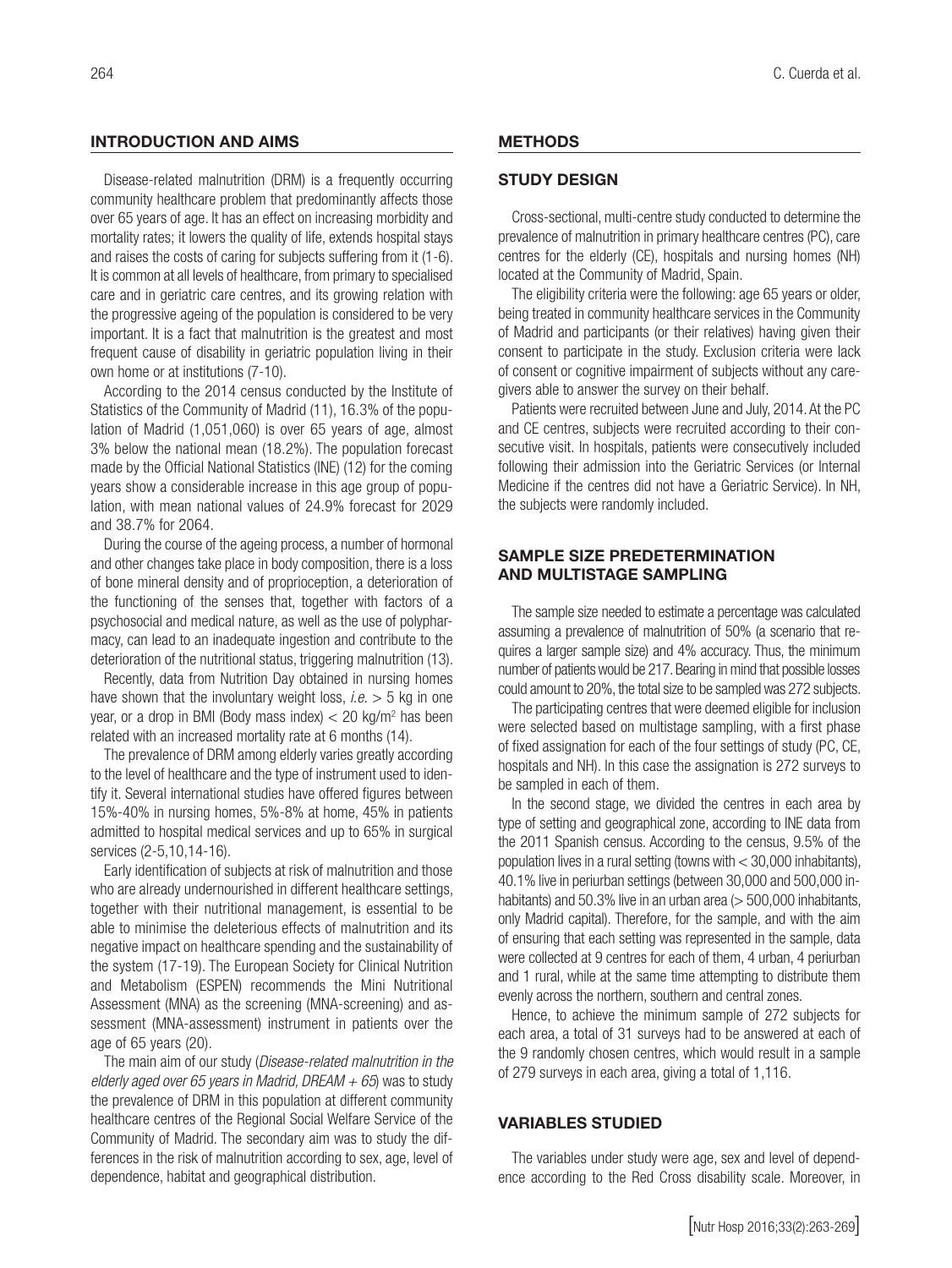the case of patients who were treated in hospital, the reason for admission and the most relevant underlying pathology were also collected. The MNA-screening test was used as the nutritional screening instrument in all the centres. Patients with positive screening on the MNA-screening (at risk-malnutrition, score < 12 points) also had to complete the MNA-assessment test. Subjects were considered to be undernourished if they presented a score < 17 points on the MNA-assessment and to be at risk if they had a score between 17 and 23.5 points. Furthermore, the MNA-assessment test was performed in all the patients from hospitals and NH as part of the study protocol.

All the data provided by patients and/or their relatives was collected by the principal investigators at each centre, with the aim of unifying the measurements and avoiding variability in the tests.

# STATISTICAL STUDY

In descriptive statistics, qualitative variables are shown as absolute and relative frequency denoted by "n" and "%". For the prevalence estimate of malnutrition (main variable under study), 95% confidence intervals of the percentages are shown both in the total sample and by comparison groups. For quantitative variables, Kolmogorov-Smirnov test for goodness-of-fit for the normal distribution was carried out first. Because age was approximately "normally distributed" the values of mean and standard deviation were given. The scores of the MNA questionnaires did not approach the Gauss curve and thus median and interquartile range were shown.

The differences among the areas, habitat and geographical distribution for the percentages of the different answers and nutrition groups were performed by means of Pearson's Chi-square test. If small samples were found (20% or more of the cells with an expected frequency less than 5), Fisher exact test for 2 x 2 tables was performed and if more than two categories were compared, then, continuity correction was carried out. For quantitative variables, the differences in age were calculated with one-way ANOVA and using Kruskal-Wallis test on the MNA scores.

Moreover, univariate and multivariate binary logistic regression analysis were performed, with malnutrition (no *vs.* yes) as the dependent variable, using the stepwise forward method.

In all the analysis a statistical significance level of at least 95% was considered, that is to say, values of  $p < 0.05$ . All analyses were performed using the SPSS (Statistical Package for the Social Sciences) software package, version 21.0. Chicago: SPSS Inc.

# ETHICAL ASPECTS

The study protocol was approved by the Central Research Commission of Madrid Health Service and by the CIEC (Clinical Research and Ethics Committee) of the Hospital Puerta de Hierro, Majadahonda. Patients included in the study signed an informed consent form. Compliance with Spanish Organic Law 15/1999 dated 13<sup>th</sup> December, on the Protection of Personal

[Nutr Hosp 2016;33(2):263-269]

Data, for handling dissociated personal data was ensured at all times.

#### **RESULTS**

Altogether, 1,103 subjects were recruited from 33 community healthcare centres in the Community of Madrid. Of these subjects, 275 came from PC centres (6 PC centres), 278 from CE (9 CE), 281 from hospitals (9 hospitals) and 269 from (9 NH). The mean age was  $79.5 \pm 8.4$  years. The patients treated in hospitals and NH were older ( $p < 0.001$ ). Of the total number of respondents, 41.2% were males and 58.8% were females, without any differences according to level of healthcare. The reason for admission and the main underlying pathology in hospitalised subjects can be seen in figure 1.

The subjects from hospitals and NH had a higher degree of disability ( $p < 0.001$ ) (Fig. 2).

MNA-screening was performed in all the subjects and in 619 cases the MNA-assessment was also used to complete the tests (50 cases in PC, 19 in CE, as well as in all the patients from hospitals (281) and NH (269)). The results of the MNA-screening test can be seen in table I.

In addition, 23.3% (257) of the studied subjects were at nutritional risk (a score of 17-23.5 on the MNA) and 10% (110) were undernourished  $\ll$  17 points on the MNA) (Table II). There was a difference in the prevalence of malnutrition-nutritional risk at different community healthcare centres, with much higher values being found in patients from hospitals and NH ( $p < 0.001$ ). In the analysis by sex and age, prevalence of malnutrition was higher in women ( $p < 0.001$ ) and in subjects  $< 80$  years of age ( $p < 0.001$ ).



#### Figura 1.

Upper graph: Pathology that led to admission to hospital (203/281 patients, 72.2%). Lower graph: Most relevant underlying condition in hospitalised subjects (149/281, 53%).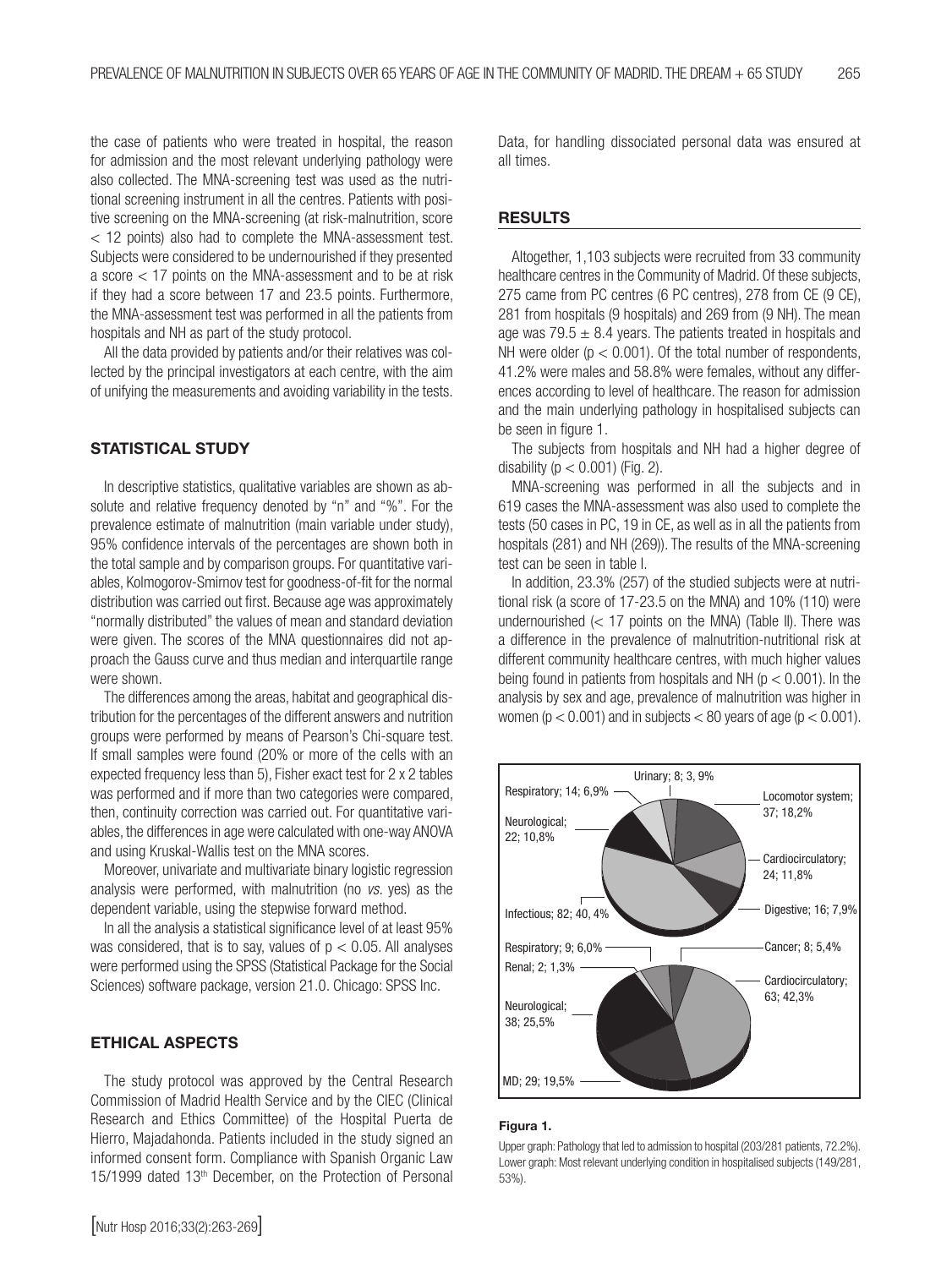

#### Figura 2.

Distribution of patients by degrees of dependence in the different community healthcare centres (p < 0.001). NH: Nursing homes; CE: Care centers for elderly; PC: primary healthcare centers. Degrees of dependence: a higher score indicates higher disability.

Moreover, the prevalence of malnutrition was much higher in subjects with a greater degree of disability ( $p < 0.001$ ). In contrast, there were no differences in the prevalence of malnutrition in hospitalised subjects according to the reason for admission. Malnutrition was more frequent in hospitalised patients with cancer (25%), neurological conditions (47.4%) and kidney disease (50%)  $(p < 0.012)$ .

Differences were also found in the prevalence of malnutrition depending on habitat (urban, periurban and rural  $[p < 0.012]$ ) and geographical distribution (north, centre and south  $[p < 0.001]$ ).

The univariate logistic regression analysis showed significant differences in the prevalence of malnutrition according to age (p  $<$  0.001), sex (p  $<$  0.008), degree of dependence (p  $<$  0.001), type of community healthcare centre ( $p \le .001$ ), habitat ( $p < 0.05$ ) and geographical zone ( $p < 0.05$ ) (Table III). Yet, in the multivariate analysis, only the degree of dependence ( $p < 0.001$ ), the type of centre ( $p < 0.008$ ) and habitat ( $p < 0.05$ ) were statistically significant (Table IV). With a degree of certainty above 95%, the model showed that there was a relationship between malnutrition and the degree of dependence, as well as the different areas of study and habitat, adjusted for age and sex.

#### **DISCUSSION**

Few cross-sectional studies have been conducted to evaluate the prevalence of DRM across a population that embraces different levels of healthcare. In our study we obtained a prevalence of DRM of 10% in those over 65 years of age in the Community of Madrid, together with 23.3% at risk of malnutrition with very significant differences depending on the type of community healthcare centre.

In Spain several studies have been conducted to evaluate the prevalence of malnutrition in a hospital setting, with figures ranging between 12.5%-78.9% (21-24). The most important study on the prevalence of DRM carried out in our country was probably the PREDYCES study. In this study 1597 patients were evaluated only in the hospital setting (31 centres) and showed a risk of malnutrition (NRS 2002  $\geq$  3) of 23.7% and of 37% among those over the age of 70. The most commonly affected patients were those with neoplastic diseases (35%), followed by those with disorders involving the cardiocirculatory (29%) and respiratory

| <b>Type</b>              | <b>Total</b> | <b>Primary</b><br>care centres | <b>Care centres</b><br>for the elderly | <b>Hospitals</b> | <b>Nursing homes</b> | p       |
|--------------------------|--------------|--------------------------------|----------------------------------------|------------------|----------------------|---------|
| Normal: 12-14 points     | 725 (65.7)   | 225 (81.8)                     | 259 (93.2)                             | 95 (33.8)        | 146 (54.3)           |         |
| Risk: 8-11 points        | 271(24.6)    | 47(17.1)                       | 17(6.1)                                | 117 (41.6)       | 90(33.5)             | < 0.001 |
| Malnutrition: 0-7 points | 107(9.7)     | 3(1.1)                         | 2(0.7)                                 | 69 (24.6)        | 33(12.3)             |         |

Table I. Results of the MNA-screening

*Results are shown as absolute and relative frequencies (%).*

| <b>Type</b>                | <b>Total</b>    | <b>PC</b>   | <b>CE</b>   | <b>Hospitals</b> | <b>Nursing homes</b> |         |
|----------------------------|-----------------|-------------|-------------|------------------|----------------------|---------|
| Normal                     | 736 (66.7)      | 239 (86.9)  | 264 (95.0)  | 89 (31.7)        | 144 (53.5)           |         |
|                            | $(63.9/69.5)^*$ | (82.9/90.9) | (92.4/97.6) | (26.3/37.1)      | (47.5/59.5)          |         |
| Risk                       | 257 (23.3)      | 30(10.9)    | 13(4.7)     | 131 (46.6)       | 83 (30.9)            | < 0.001 |
|                            | (20.8/25.8)     | (7.2/14.6)  | (2.2/7.2)   | (40.8/52.4)      | (25.4/36.4)          |         |
| Prevalence of malnutrition | 110(10.0)       | 6(2.2)      | 1(0.4)      | 61(21.7)         | 42 (15.6)            |         |
|                            | (8.2/11.8)      | (0.5/3.9)   | (0.0/1.1)   | (16.9/26.5)      | (11.3/19.9)          |         |

# Table II. Results of the MNA-complete

*PC: Primary care centres; CE: Care centres for the elderly. Results are shown as absolute and relative frequencies (%), with a confidence interval of 95%\*.*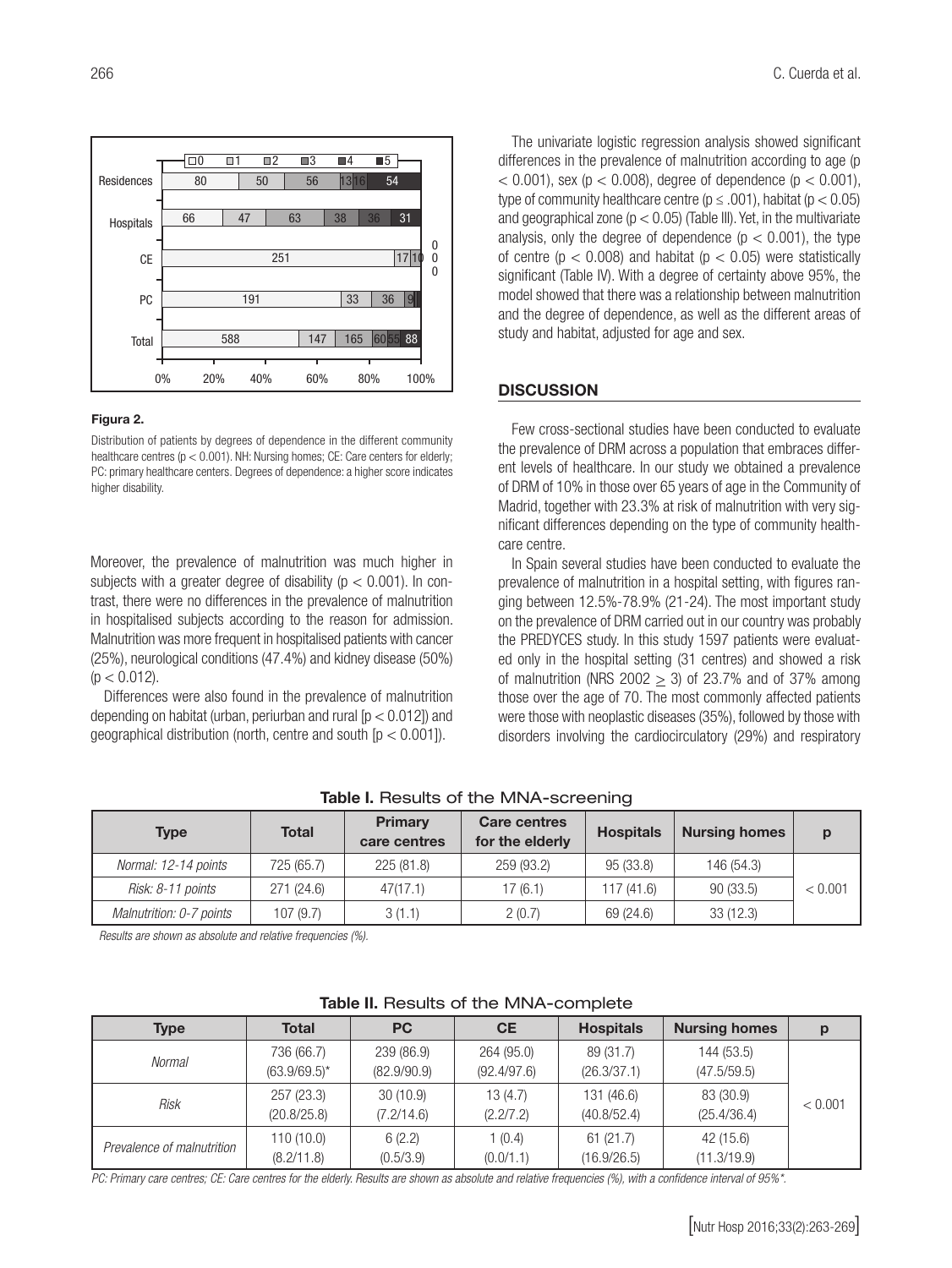systems (28%) (5). This study also concluded that the cost of hospitalisation increased by at least 50% in patients with malnutrition (6,572 Euros *vs.* 9,089 Euros/patient) and that the amount of time spent in hospital increased twofold in these cases.

In one multi-centre study that included 5051 hospitalised patients in 12 European and Middle Eastern countries, 32.6% of the patients were at nutritional risk (NRS 2002 > 3) and among geriatric patients the figure rose to 48%-57% (2).

Using the MNA screening-assessment instrument, our study showed the prevalence of malnutrition in hospitals and nutritional risk to be 21.7% and 46.6%, respectively. We also observed differences according to the underlying pathology, the most frequent being found in patients with cancer (25%), neurological conditions (47.4%) and kidney disease (50%). The prevalence of malnutrition in the community was much lower, values being 2.1% in primary healthcare centres and 0.4% in care centres for elderly, while the figures for nutritional risk were 10.9% and 4.7%, respectively. In nursing homes, the figures for malnutrition and nutritional risk were slightly lower than those in hospitals: 15.6% and 30.9%, respectively.

It is important to remember that in our study, as in an important number of studies conducted in geriatric populations, MNA was the instrument selected to evaluate the subjects, because of its easy implementation at all healthcare levels and its capacity for early detection of at-risk patients (20).

The data presented are in line with those published by Guigoz et al. (3), on more than 10,000 elderly, in which the prevalence

| Independent<br>variables | в        | <b>OR</b> | (CI 95%)      | p       |  |
|--------------------------|----------|-----------|---------------|---------|--|
| Sex (male vs. female)    | 0.593    | 1.810     | 1.170-2.799   | 0.008   |  |
| Age (years)              | 0.087    | 1.091     | 1.064-1.120   | < 0.001 |  |
| Degree of dependence     |          |           |               |         |  |
| $0$ vs. 1                | 1.429    | 4.173     | 1.539-11.312  | 0.005   |  |
| $0$ vs. $2$              | 1.825    | 6.201     | 2.524-15.231  | < 0.001 |  |
| O vs. 3 or more          | 3.812    | 45.240    | 21.309-96.047 | < 0.001 |  |
| Degree of dependence     |          |           |               |         |  |
| O vs. (1 or more)        | 2.848    | 17.254    | 8.304-35.850  | < 0.001 |  |
| Field of research        |          |           |               |         |  |
| PC vs. CE                | $-0.420$ | 0.657     | 0.109-3.963   | 0.647   |  |
| PC vs. hospitals         | 3.385    | 29.509    | 9.161-95.059  | < 0.001 |  |
| PC vs. nursing homes     | 2.540    | 12.678    | 12.678-3.839  | < 0.001 |  |
| Habitat                  |          |           |               |         |  |
| Urban vs. periurban      | 0.682    | 1.977     | 1.272-3.073   | 0.002   |  |
| Urban vs. rural          | 0.680    | 1.973     | 1.040-3.743   | 0.038   |  |
| Geographical zone        |          |           |               |         |  |
| South vs. centre         | $-0.726$ | 0.484     | 0.294-0.796   | 0.004   |  |
| South vs. north          | $-0.506$ | 0.603     | 0.376-0.968   | 0.036   |  |

Table III. Logistic regression. Univariate analysis

*PC: Primary care centres; CE: Care centres for the elderly.*

of malnutrition in healthy subjects in the community was 1%, 4% in subjects receiving homecare, 20% in hospitalised patients and up to 37% in patients who were institutionalised in nursing homes. The assessment method used was also the MNA.

The prevalence of malnutrition in non-hospitalised subjects has been studied in different areas of Spain with widely varying figures depending on the clinical setting and the screening tool employed (Table V) (25-31).

European studies also reflect this variability. A Norwegian community-based study using MNA-screening that included 6033 randomised subjects over the age of 65 found 13.5% of individuals to be at risk. One notable finding being that this risk increased with age (32).

A higher prevalence of malnutrition has also been reported in Dutch elderly individuals living in the community, especially those who required home care (35%). The same study also confirmed that the prevalence increased with age and was more frequent in females (33).

Results of a recent longitudinal study carried out in the population of 11 nursing homes in Sweden evaluated 318 subjects, showed 40.3% of the residents to be at risk of malnutrition and 17.7% undernourished, according to their assessment with MNA. After 24 months, the nutritional status of 38.7% of the participants had got worse (34).

Although in many of the previous studies the prevalence of malnutrition increased with age and was higher in women, these variables were not significant in the multivariate analysis in our study that shows that only the level of dependence, the type of community healthcare centre and the habitat were significant independent variables related with malnutrition. These data lend

| .                        |          |           |              |         |  |
|--------------------------|----------|-----------|--------------|---------|--|
| Independent<br>variables | B        | <b>OR</b> | (CI 95%)     | р       |  |
| Sex (male vs. female)    | 0.342    | 1.407     | 0.845-2.342  | 0.189   |  |
| Age (years)              | $-0.019$ | 0.981     | 0.981-1.016  | 0.283   |  |
| Degree of dependence     |          |           |              |         |  |
| $0$ vs. 1                | 0.828    | 2.289     | 0.784-6.687  | 0.130   |  |
| $0$ vs. $2$              | 1.093    | 2.982     | 1.113-7.991  | 0.030   |  |
| O vs. 3 or more          | 2.945    | 19.003    | 7.826-46.145 | < 0.001 |  |
| Field of research        |          |           |              |         |  |
| PC vs. CE                | 0.114    | 1.120     | 0.176-7.113  | 0.904   |  |
| PC vs. hospitals         | 2.451    | 11.603    | 3.402-39.574 | < 0.001 |  |
| PC vs. nursing homes     | 1.594    | 4.924     | 1.403-17.285 | 0.013   |  |
| Habitat                  |          |           |              |         |  |
| Urban vs. periurban      | 0.606    | 1.833     | 1.099-3.056  | 0.020   |  |
| Urban vs. rural          | 0.558    | 1.747     | 0.975-3.840  | 0.065   |  |
| Geographical zone        |          |           |              |         |  |
| South vs. centre         |          |           |              | 0.762   |  |
| South vs. north          |          |           |              | 0.956   |  |

Table IV. Multivariate logistic regression analysis

*PC: Primary care centres; CE: Care centres for the elderly.*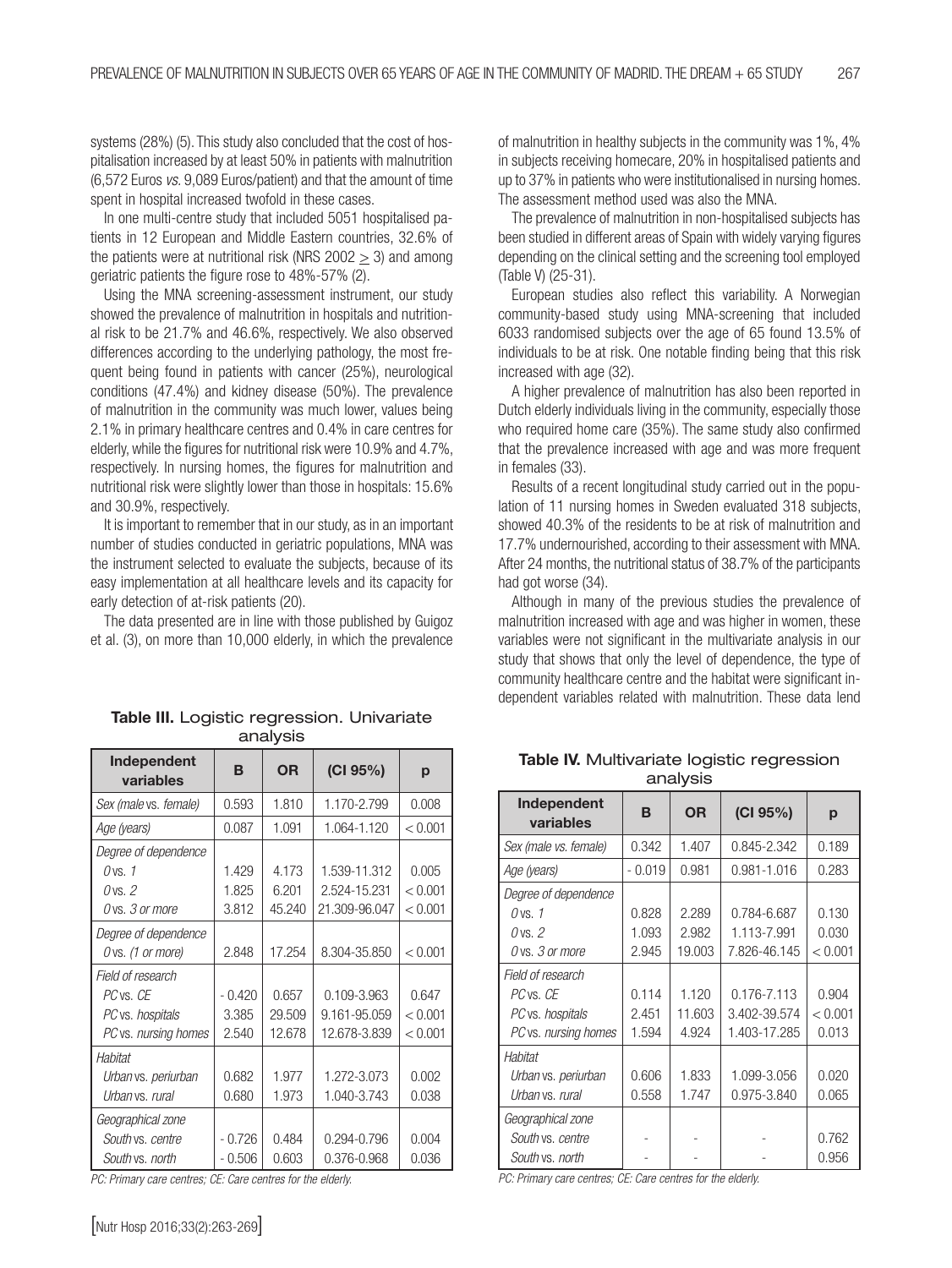| . <u>.</u>     |                             |                             |                      |                                                                                    |                                                                            |  |
|----------------|-----------------------------|-----------------------------|----------------------|------------------------------------------------------------------------------------|----------------------------------------------------------------------------|--|
|                | N. <sup>o</sup><br>subjects | <b>Setting</b>              | <b>NST</b>           | <b>Prevalence</b>                                                                  | <b>Comments</b>                                                            |  |
| Catalonia (25) | 272                         | 102 NH<br>170 HC            | <b>MNA</b>           | NH: 60.8% at risk, 32.4% MN<br>H: 52.9% at risk, 14.7% MN                          |                                                                            |  |
| Cantabria (26) | 1.605                       | <b>NH</b><br><b>PC</b><br>Η | <b>MNA</b>           | NH: 18.2% at risk, 4.1% MN<br>PC: 13.1% at risk, 1.1% MN<br>H: 2.3% at risk, 1% MN |                                                                            |  |
| Murcia (27)    | 360                         | Non-institutionalized       | Local validated tool | 17% at risk, 3% MN                                                                 | Higher prevalence in females and<br>oldest ages                            |  |
| Orense (28)    | 728                         | Non-institutionalized       | <b>MNA</b>           | 57.5% at risk, 12.5% MN                                                            | Higher prevalence in females and<br>oldest ages                            |  |
| Spain (29)     | 1,320                       | Retail pharmacies           | Determine            | 79.1% moderate or high<br>nutritional risk                                         |                                                                            |  |
| Spain (30,31)  | 25,826                      | Retail pharmacies           | <b>MNA</b>           | 22.5% at risk, 3.8% MN                                                             | Higher prevalence in females and oldest<br>ages. Geographical differences* |  |

# Table V. Prevalence of malnutrition in the elderly in the community and nursing homes in Spain

*NST: Nutrition screening Tool; NH: Nursing homes; HC: Home care; H: Home; PC: Primary care centres; MN: malnourished. \*Higher prevalence in people from southern half and north-west of Spain.*

support to those reported in other studies in which institutionalisation is considered a risk factor of malnutrition (35).

At this point we would like to highlight the strengths of our study, which was carried out on a broad sample of subjects aged over 65 who were treated in different types of community healthcare centres. The sample was obtained by means of multistage sampling and can be considered representative of the population of the Community of Madrid. Moreover, we have used the MNA as a nutritional screening-assessment instrument, which is the tool of choice in elderly population and makes it easier to perform comparisons with other similar national or international studies. Lastly, performing multivariate analysis has allowed us to highlight the variables that are independently related to malnutrition adjusted for age and sex.

However, we also acknowledge its limitations: there is a bias in the selection of subjects that was established by those who were unwilling to participate in the study (mainly by those who were in a hospital or a nursing home). Since the subjects in the other places were recruited immediately following their arrival, this bias may be kept to a minimum. Another limitation is the fact that patients who were treated at their home were not included in primary care, as we have seen to be the case in some of the European studies. Nevertheless, we understand that the profile of many of these patients may be similar to those of the patients admitted to nursing homes.

# **CONCLUSIONS**

The prevalence of DRM in adults over 65 years of age in the Community of Madrid amounts to 10%, with another 23.3% at

risk of malnutrition. The variables that were independently related with malnutrition in the multivariate analysis were only the patients' level of dependence, the type of community healthcare centre and the habitat.

#### DREAM + 65 STUDY

*Primary Healthcare Centres:* Numancia: MD Martínez. Dr. Castroviejo: M Pérez. Santa Hortensia: C Vázquez. Miraflores: M Medina. La Princesa: MJ Revuelta. Navas del Rey: AM Arreche.

*Care Centres for the Elderly:* Villaverde Bajo: J Sánchez. Embajadores: JC Bando, H Hernández. Puente Toledo: S Garcera, J Sánchez, H Santiuste. Alcalá de Henares: E Álvarez. Tres Cantos: A Vicente. San Lorenzo de El Escorial: P Villodrés. Alcorcón: I Ruiz. Pinto: F Novales. Los Cármenes: MI Álvarez

Nursing Homes: Dr. Gonzalez Bueno: O Rodríguez, V Rodríguez, JA Rodríguez, JI Robledo, E Martín. Vallecas: M López, I Salgado. La Paz: A Payno, A Chinea FJ Sanz, A Bautista-Abad. Goya: JL Vicente. Santiago Rusiñol: C González, A Malanga. San Fernando de Henares: JM Arroyo, E Aguado. Getafe: Giuliano Valdivia. Arganda del Rey: P Bañuelos, M Vicente, F Barreno, CJ Pivara. San Martín de Valdeiglesias: L San Celedonio.

Hospitals: Gregorio Marañón: M Alonso. La Paz: R Menéndez, R Velasco. 12 de Octubre: JM Guerra. Clínico San Carlos: F Cuesta. Fuenlabrada: A Pérez. Severo Ochoa: R García. Príncipe de Asturias. C Lozano, Fundación Alcorcón. B González, G Feo, Virgen de la Poveda. R Hernández.

With the collaboration of Abbott Foundation